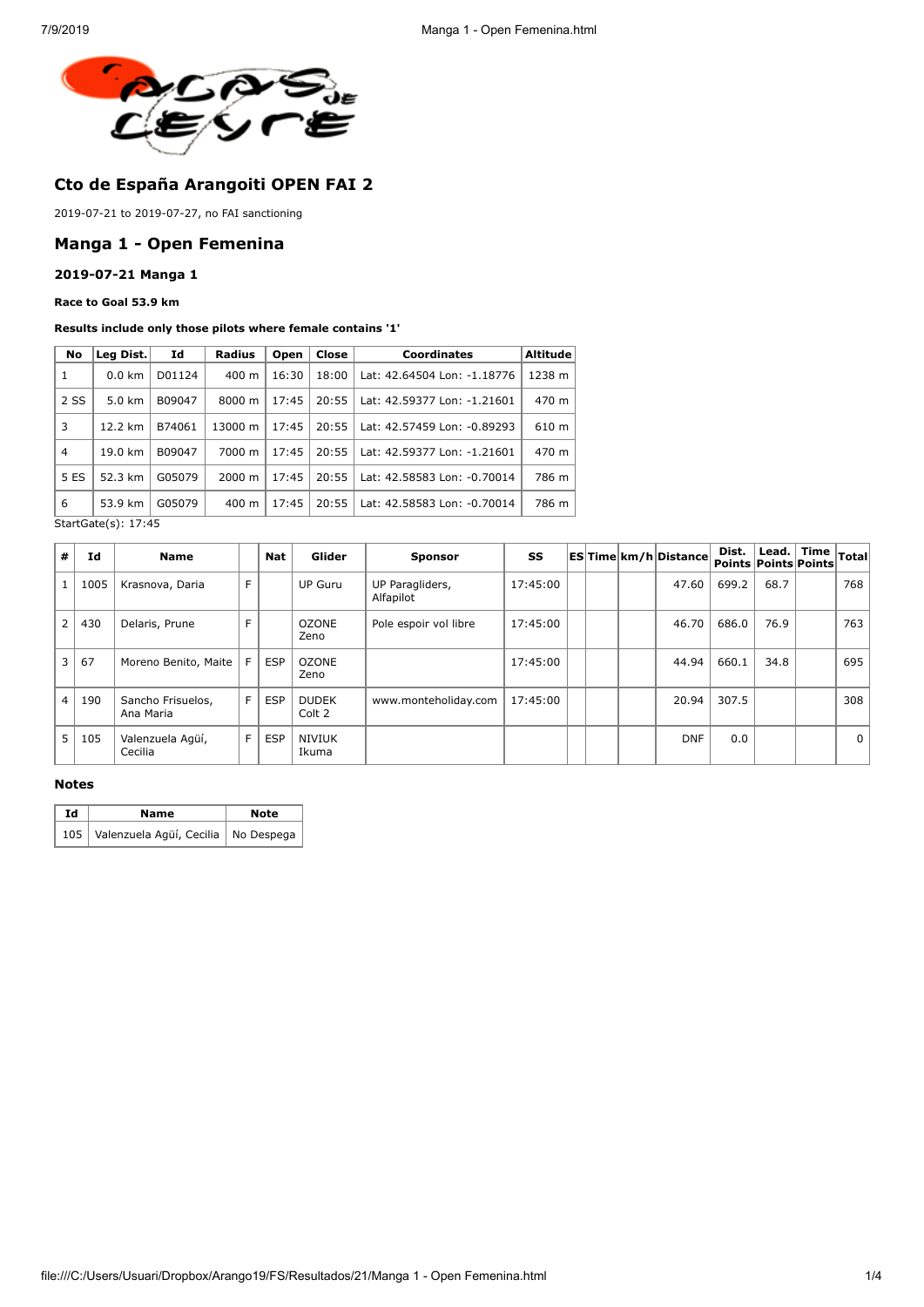**Pilots absent from task (ABS)**

**Id Name**

## **Pilots not yet processed (NYP)**

**Id Name**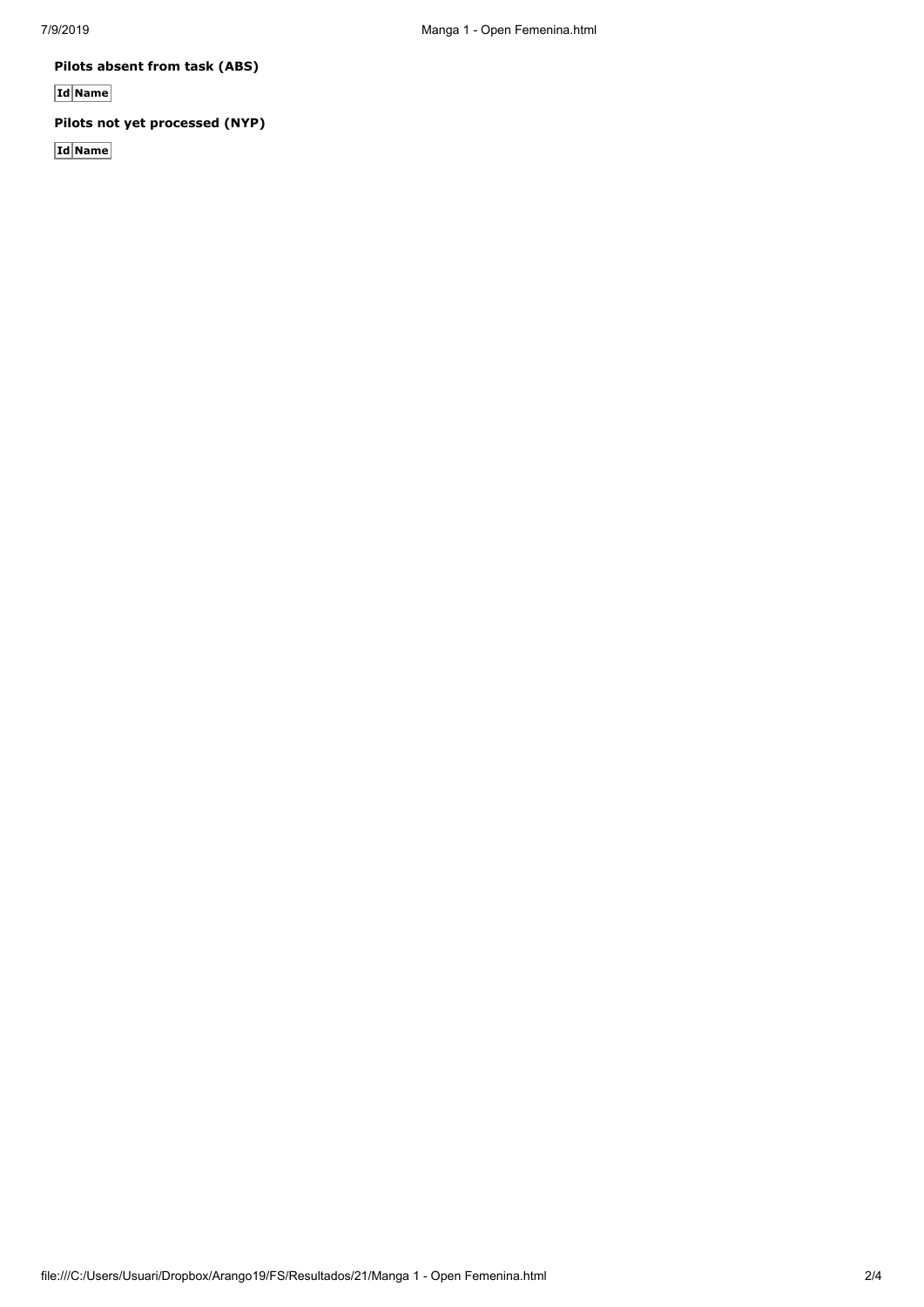#### **Task statistics**

| param                           | value                     |
|---------------------------------|---------------------------|
| ss distance                     | 47.31                     |
| task_distance                   | 53.937                    |
| launch_to_ess_distance          | 52.337                    |
| no_of_pilots_present            | 116                       |
| no_of_pilots_flying             | 115                       |
| no_of_pilots_lo                 | 107                       |
| no_of_pilots_reaching_nom_dist  | 92                        |
| no_of_pilots_reaching_es        | 8                         |
| no_of_pilots_reaching_goal      | 8                         |
| sum_flown_distance              | 4457.292                  |
| best_dist                       | 53.937                    |
| best_time                       | 1.77722222222222          |
| worst_time                      | 2.2838888888889           |
| no_of_pilots_in_competition     | 117                       |
| no of pilots landed before stop | 0                         |
| sum dist over min               | 4001.292                  |
| sum_real_dist_over_min          | 4001.292                  |
| sum_flown_distances             | 4457.292                  |
| best_real_dist                  | 53.937                    |
| last_start_time                 | 2019-07-21T17:45:00+02:00 |
| first_start_time                | 2019-07-21T17:45:00+02:00 |
| first_finish_time               | 2019-07-21T19:31:38+02:00 |
| max_time_to_get_time_points     | 3.11034720594364          |
| no_of_pilots_with_time_points   | 8                         |
| goalratio                       | 0.0695652173913043        |
| arrival_weight                  | 0                         |
| departure_weight                | 0                         |
| leading_weight                  | 0.0363534404208104        |
| time_weight                     | 0.171380504840963         |
| distance_weight                 | 0.792266054738226         |
| smallest leading coefficient    | 1.30680238544774          |
| available_points_distance       | 792.266054738226          |
| available_points_time           | 121.380504840963          |
| available_points_departure      | 0                         |
| available_points_leading        | 86.3534404208104          |
| available_points_arrival        | 0                         |
| time_validity                   | 1                         |
| launch_validity                 | 1                         |
| distance_validity               | 1                         |
| stop_validity                   | 1                         |
| day_quality                     | 1                         |
| ftv_day_validity                | 1                         |
| time_points_stop_correction     | 0                         |

## **Scoring formula settings**

**param value**